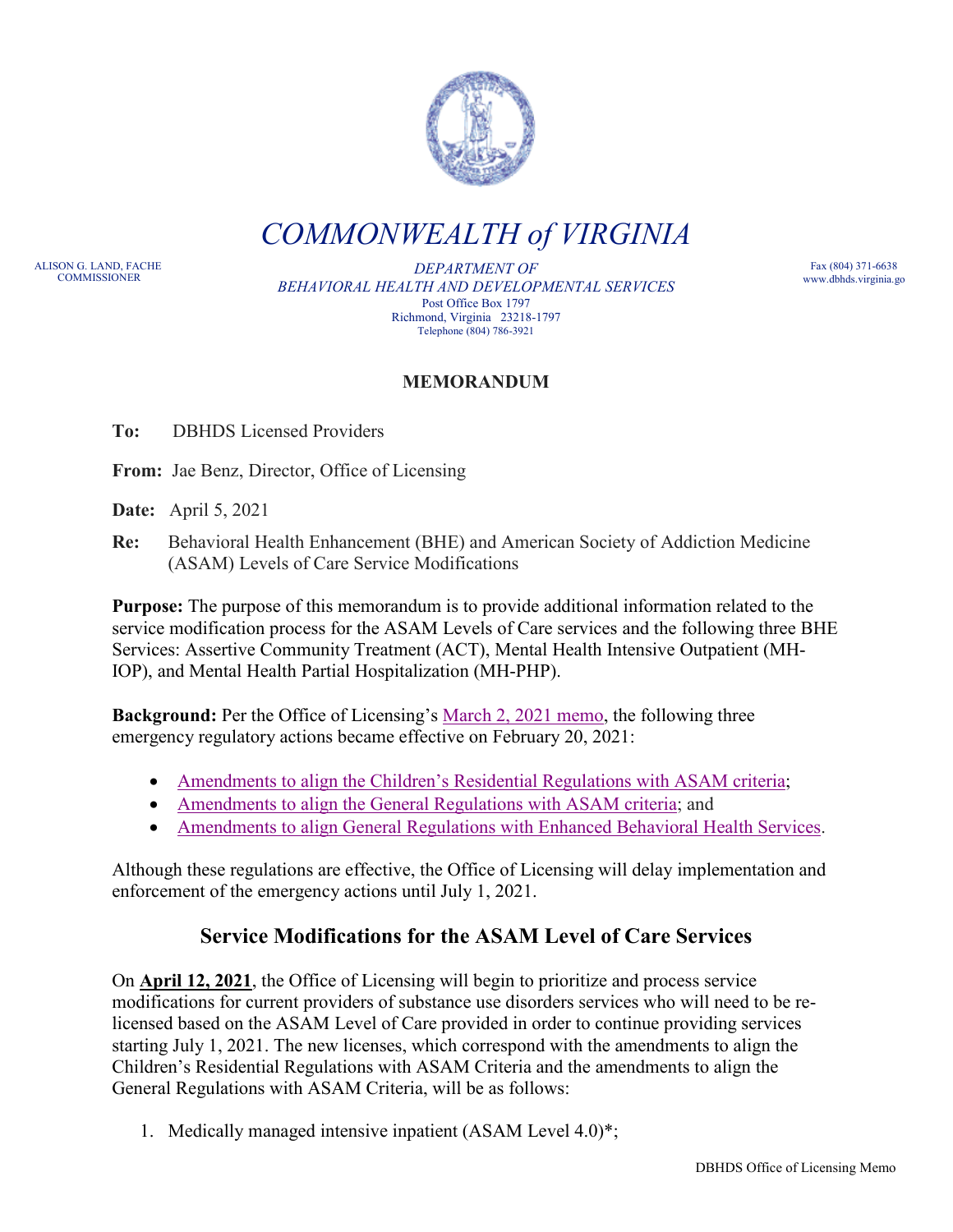- 2. Medically monitored intensive inpatient (ASAM Level 3.7);
- 3. Clinically managed high-intensity residential (ASAM Level 3.5);
- 4. Specific high-intensity residential (ASAM Level 3.3);
- 5. Clinically managed low-intensity residential services (ASAM Level 3.1);
- 6. Partial hospitalization (ASAM Level 2.5);
- 7. Substance abuse intensive outpatient (ASAM Level 2.1);
- 8. Substance abuse outpatient services (ASAM Level 1.0);
- 9. Clinically managed medium-intensity residential care for children (ASAM Level 3.5);
- 10. Clinically managed low-intensity residential care for children (ASAM Level 3.1); and
- 11. Medication assisted opioid treatment (Opioid Treatment Programs).

\*Note: The Department of Medical Assistance Services (DMAS) historically recognized only Virginia Department of Health licensed hospitals as ASAM Level 4.0. DBHDS is expanding ASAM Level 4.0 to also apply to acute inpatient psychiatric units. DMAS will also recognize these new licenses and settings for ASAM Level 4.0.

To support a quick and seamless transition for providers who are currently certified to provide one of the above ASAM Levels of Care and already licensed by the DBHDS, the Office of Licensing has established an expedited review process and has developed a specialized service modification form titled "Project Bravo & ASAM Abbreviated Service Modification Form." The specialized service modification form, attached to this correspondence as well as posted on the Office of Licensing website, will require each provider to submit the completed specialized service modification form along with the following attachments, which all providers should already have pursuant to the Licensing and Children's Residential Regulations:

- o A service description for each transitioning service;
- o Discharge criteria for each transitioning service;
- o A schedule of staffing pattern for each transitioning service; and
- o A signed policy and procedure attestation form attesting to the fact that the provider's policies and procedures have been updated, as needed, to comply with the new ASAM regulations prior to the submission of the attestation form.

Once the service modification has been approved, the provider will be issued a conditional license for the appropriate ASAM Level of Care Service(s) with an effective date of July 1, 2021. Providers are encouraged to submit their service modification and requested information to the Office of Licensing at **licensingadminsupport@dbhds.virginia.gov** as soon as possible, but no later than **May 15, 2021** in order to ensure the new service license(s) will be effective by July 1, 2021. Please note that only electronic versions of the abbreviated service modification applications will be accepted. Hard copy submissions will not be accepted and may result in a delay in processing. Service modifications submitted in accordance with this process will be prioritized and the Office of Licensing will notify DMAS, the Managed Care Organizations (MCOs), and Magellan of Virginia of license approvals each business day as applications are approved. **The Office of Licensing cannot guarantee that modification forms received after May 15, 2021 will be processed prior to July 1, 2021. Providers who do not have this conditional license issued by July 1, 2021 will not meet the DMAS requirements for reimbursement through the Addiction and Recovery Treatment Services (ARTS) benefit.**

As a reminder, a conditional license will be issued for each new substance use disorder service as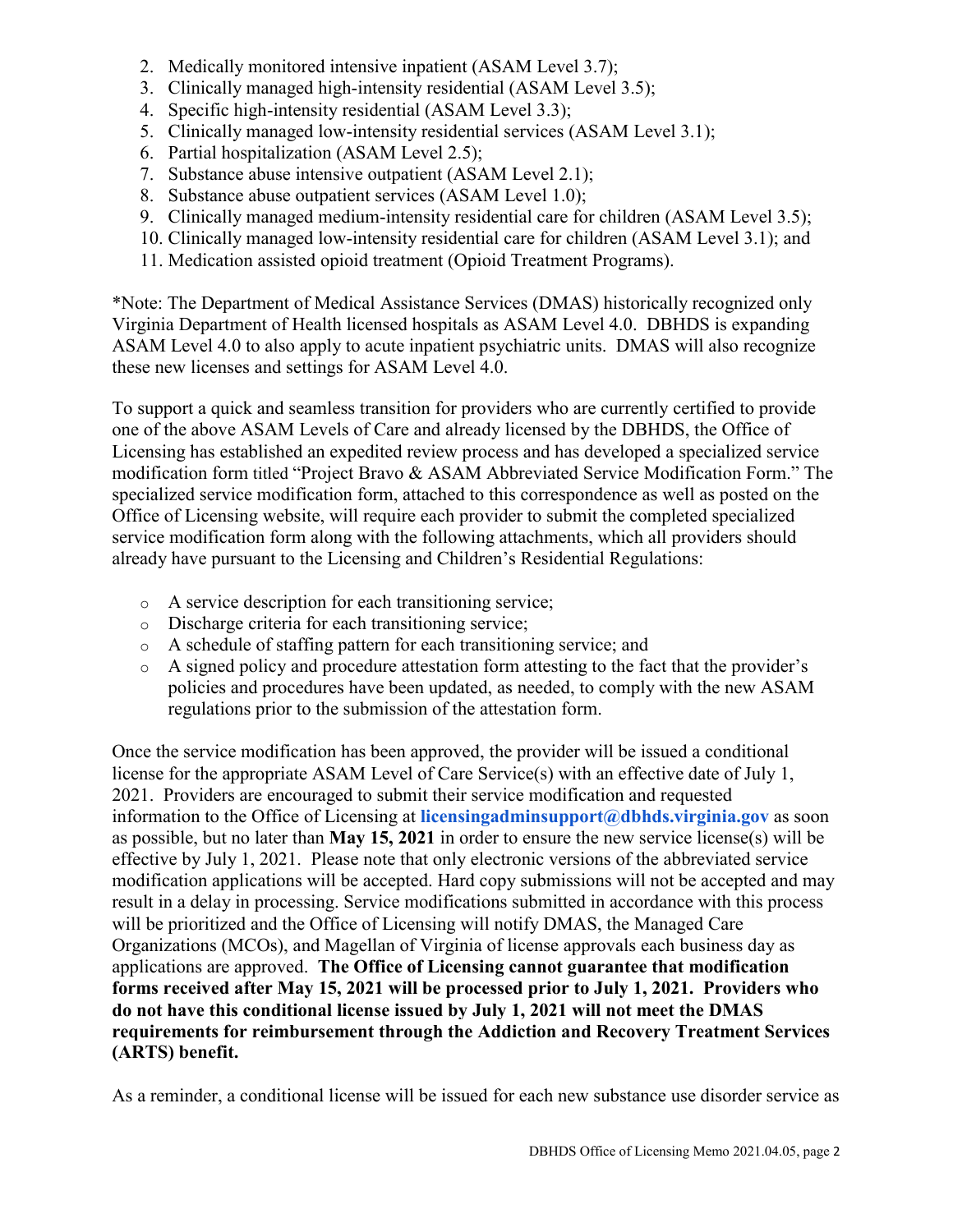part of the transition process. Pursuant to Code of Virginia § 37.2-415, a conditional license may be granted to a provider to operate a new service in order to permit the provider to demonstrate compliance with all licensing standards. As the regulatory changes to align the Licensing Regulations with the ASAM Criteria include new service specific regulations for substance use disorder services, providers will need to demonstrate compliance with these regulations prior to the issuance of an annual license. Following the issuance of the conditional license, a representative of the Office of Licensing will conduct a thorough review of each provider's compliance with the emergency regulations as part of the annual inspection. Once compliance with all the applicable regulations within each service is demonstrated, including the new DBHDS regulations incorporating the ASAM Criteria for the corresponding service, then the provider will be granted an annual license.

**Please note that the expedited process described above is in place only for providers transitioning from their current license to the corresponding ASAM Level of Care license.** For providers of Substance Abuse Partial Hospitalization (SA-PHP), Substance Abuse Intensive Outpatient Services (SA-IOP), Substance Abuse Outpatient Services (SA-OP), and Medication Assisted Treatment Services (MAT), providers should submit the abbreviated service modification form in order to apply for the corresponding ASAM Level of Care service licenses: Partial hospitalization (ASAM Level 2.5), Substance abuse intensive outpatient (ASAM Level 2.1); Substance abuse outpatient services (ASAM Level 1.0), and Medication assisted opioid treatment (Opioid Treatment Programs). For ASAM Levels 3.7, 3.5, 3.3 and 3.1, providers should use the abbreviated service modification form to apply for the level(s) of care they were certified by DMAS' contractor, Westat Inc., to provide for purposes of Medicaid reimbursement through the ARTS benefit.

If a provider would like to add additional substance use disorder services that they are not currently licensed to provide, they will need to submit the standard [service modification form](https://dbhds.virginia.gov/assets/doc/QMD/OL/service_mod_5_8_2019.pdf) and all required attachments. **This process will not be expedited prior to July 1, 2021 due to the high volume of service modification applications we will be receiving.**

Per our [March 29 correspondence,](https://files.constantcontact.com/99370647701/2dfe186a-2714-4507-9e56-e197fa984157.pdf) the Office of Licensing will be hosting two live trainings on the Emergency ASAM Regulations and the service modification process on **Monday, April 12** and **Monday, April 19.** Both of these trainings will include the same presentation. If you have not done so, please be sure that one or two representatives from your organization signs up to attend one of the training sessions. Due to capacity restrictions within Zoom, the training is limited to two people per provider organization. The slide presentation will be sent out to providers soon after the training concludes via constant contact and will be posted on the Office of Licensing website, so anyone who did not attend will be able to access the information shortly after the presentations.

## **[Service](https://townhall.virginia.gov/L/ViewStage.cfm?stageid=9017) Modifications for ACT, MH-PHP, and MH-IOP**

The Office of Licensing will also begin to prioritize specialized service modifications applications for small, medium and large size ACT teams on **April 12, 2021** in anticipation of a licensure "Go-Live" date of July 1, 2021.

To support a quick and seamless transition for providers who are currently licensed to provide PACT or ICT services, the Office of Licensing has established an expedited review process and has developed a specialized service modification form. The specialized service modification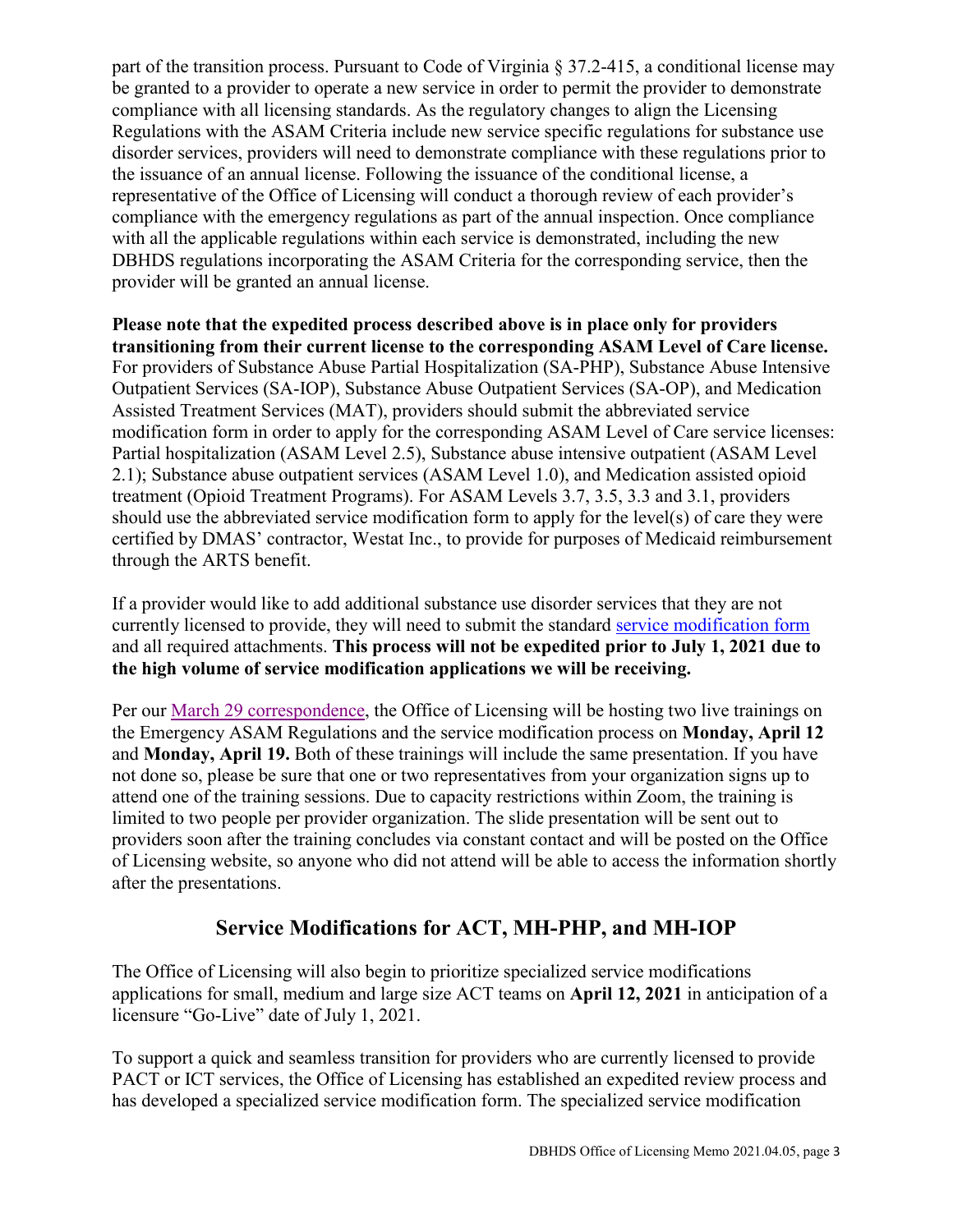form, which has been attached to this correspondence, will require each provider to submit the completed specialized service modification form along with the following attachments:

- o A service description for each transitioning service;
- o Discharge criteria for each transitioning service;
- o A schedule of staffing pattern for each transitioning service;
- o Copies of ALL position descriptions and resumes; and
- o A signed policy and procedure attestation form attesting to the fact that the provider's policies and procedures have been updated, as needed, to comply with the new BHE regulations prior to the submission of the attestation form.

Once the service modification has been approved, the provider will be issued a conditional license for the appropriate ACT team size(s) with an effective date of July 1, 2021. Providers are encouraged to submit their service modification and requested information to the Office of Licensing at licensingadminsupport@dbhds.virginia.gov as soon as possible, but no later than **May 15, 2021** in order to ensure the new service license(s) will be effective by July 1, 2021. Please note that only electronic versions of the abbreviated service modification applications will be accepted. Hard copy submissions will not be accepted and may result in a delay in processing. Service modifications submitted in accordance with this process will be prioritized and the Office of Licensing will notify DMAS and the MCOs of license approvals each business day as applications are approved. **The Office of Licensing cannot guarantee that modification forms received after May 15, 2021 will be processed prior to July 1, 2021. Providers who do not have this conditional license issued by June 30, 2021 will not meet the DMAS requirements for reimbursement for these three services effective July 1, 2021. These conditional licenses are a requirement for Medicaid reimbursement.** 

As a reminder, a conditional license will be issued for each new ACT team as part of the transition process. Pursuant to Code of Virginia § 37.2-415, a conditional license may be granted to a provider to operate a new service in order to permit the provider to demonstrate compliance with all licensing standards. As the BHE emergency regulations include new requirements for ACT teams, providers will need to demonstrate compliance with these regulations prior to the issuance of an annual license. Following the issuance of the conditional license, a representative of the Office of Licensing will conduct a thorough review of each provider's compliance with the emergency regulations as part of the annual inspection. Once compliance with all the applicable regulations within each service is demonstrated, then the provider will be granted an annual license.

- Existing, licensed providers of MH-PHP will not be required to apply for a new license. However, please note that DMAS will have additional requirements for MH-PHP providers to enroll and bill Medicaid.
- Currently licensed providers who are interested in applying for the new MH-IOP will be required to submit the [full service modification application](https://dbhds.virginia.gov/assets/doc/QMD/OL/service_mod_5_8_2019.pdf) including all required attachments.
- In addition, providers currently licensed for other services who would like to add a MH-PHP service will also need to submit the [full service modification application](https://dbhds.virginia.gov/assets/doc/QMD/OL/service_mod_5_8_2019.pdf) including all required attachments.
- These full service modifications will follow the standard service modification process as the services will be new to the provider and an expedited review is not needed to ensure the continuity of care for individuals currently receiving services.